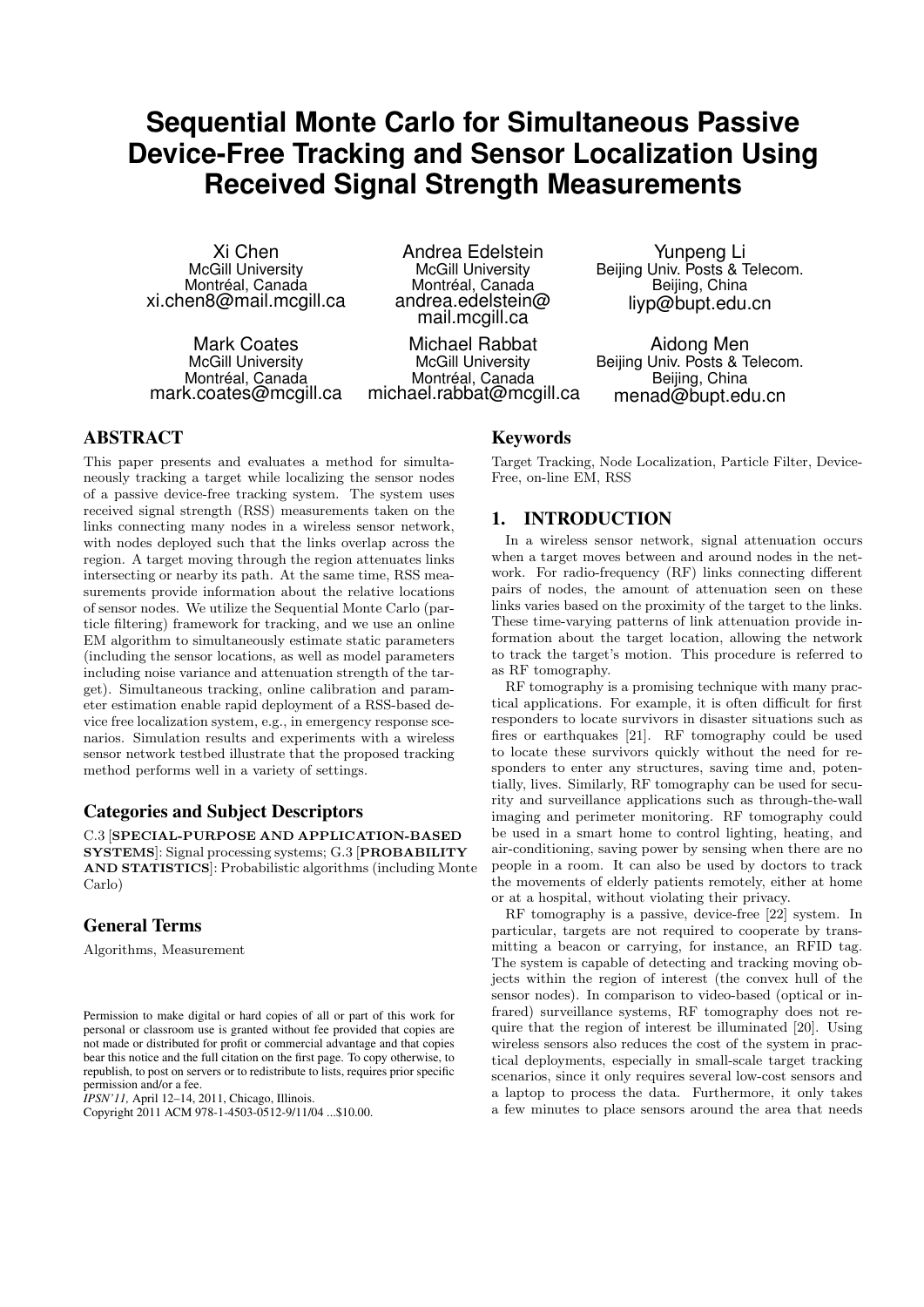to be sensed. The ability to deploy a network easily and quickly makes RF tomography useful in the emergency response scenarios mentioned above.

In this paper, we propose and evaluate a novel algorithm for simultaneous RF tomographic tracking and sensor localization. Unlike existing RF tomography schemes, we do not assume that sensor locations are known a priori. We adopt a particle filtering (sequential Monte Carlo) approach. In order to make the algorithm computationally efficient and improve tracking accuracy, we introduce a new measurement model, whose form is validated by experimental data. This model does not quantize the region of interest into pixels, in contrast to the measurement models of [20, 21]. Our algorithm incorporates an on-line Expectation Maximization (EM) procedure to estimate the parameters of the dynamic model of the target and the observation model. These parameters can vary significantly for different targets and environments, so the on-line EM algorithm provides an important self-calibration mechanism. Received signal strength (RSS) measurements also encode information about the locations of the sensor nodes themselves. Leveraging this fact, we also incorporate a technique for simultaneously localizing sensors while tracking, where our localization algorithm corrects for the distortion to RSS-based distance estimates caused by the attenuating object whose motion we are tracking through the field. We validate our approach via both extensive simulations and experiments conducted with a wireless sensor network testbed.

# 1.1 Related Work

## *1.1.1 RF Tomographic Tracking*

Many localization and tracking techniques have been proposed in the past, and they can be divided into two fundamental categories, device-based techniques and device-free techniques, depending on whether the targets carry tags or not. Device-based techniques such as GPS [22] and some RF-based systems [3] require the targets to cooperate and carry devices which can transmit beacon signals. This approach is not applicable in many of the scenarios mentioned above (e.g., emergency response situations like earthquakes or fires).

The term "device-free passive localization and tracking" (DFPLT) was coined by Youssef, Mah, and Agrawala [22] to describe the tracking systems that do not require the target to carry any device. DFPLT systems, such as RF tomography, use variations in received RF signals to detect and track targets moving through the region of interest. Many different DFPLT algorithms have been proposed in the past five years [12, 18, 22]. In contrast to the approach taken in this paper, these approaches require a significant initial training phase, with data gathered when there are targets at known locations. This makes rapid deployment, e.g., in emergency response scenarios, more challenging.

A number of other algorithms have been developed based on models of received signal strength [9,10,20,21,23]. These approaches eliminate the need for extensive training. By analyzing the changes in the RSS values, these algorithms can track the targets as soon as nodes are deployed in a new environment. Zhang et al. [23] use Mica2 sensors placed on the ceiling to localize the targets moving below. The Radio Tomographic Imaging (RTI) system proposed by Wilson and Patwari [21] makes use of image reconstruction methods to estimate a map of attenuation in the region of interest at sequential points in time. This work was extended in [20] to use the empirical RSS variance on each link, rather than the mean RSS, to determine the presence of the targets, and this promising approach has demonstrated the ability to track people through walls. The recent thesis [19] also describes a particle filter for RF tomographic tracking. That approach is based solely on sequential importance resampling, and model parameters such as noise variance, attenuator parameters, and sensor locations are assumed to be known. Our previous work [10] proposed a particle filtering approach for RF tomographic tracking under the assumption of known sensor locations. This paper builds on those previous results, incorporating a scheme to jointly estimate unknown sensor locations while tracking and providing a more extensive experimental evaluation.

#### *1.1.2 Node Localization*

Node localization is a fundamental problem in wireless sensor networks, and it has been studied extensively (see, e.g., [13] and references therein). RSS-based localization schemes model RSS as a decaying function of the distance between the transmitter and receiver, where the rate of decay (the path-loss parameter) is either assumed to be known or it is estimated from training data in the particular environment of interest. Several previously-proposed localization algorithms (such as those in [14] and [5]) rely on first estimating inter-node distances from noisy RSS measurements and then finding an embedding of the nodes in the plane that respects the estimated distances. This embedding can be made unique through the use of a few anchor nodes whose position is known *a priori* (e.g., via GPS). However, most previous work generally assumes a homogeneous environment (i.e., constant path-loss). Our previous work [8] proposes a method for node localization that directly accounts for the attenuating and scattering effects of objects which may be located between and around the nodes whose locations are being determined, assuming the locations of these attenuating objects have been estimated. The method proposed in this paper builds upon this previous work, incorporating the localization technique with the sequential Monte Carlo framework for tracking attenuating objects.

#### *1.1.3 Simultaneous Localization and Mapping*

The simultaneous localization and mapping (SLAM) problem has received significant attention in the robotics community (see  $[4, 7, 11]$ ). In that problem, the robot must track its own state while also localizing landmarks and building a map, given observations of the world which are often translated to estimates of distances to the landmarks. Within the wireless sensor networks community, the problem of simultaneous localization and tracking (SLAT) has also been considered [1, 17]. There are high-level parallels between SLAM/SLAT and the problem considered in this paper, in that we are also simultaneously localizing based on measurements of the target relative to a number of reference points (sensor locations) which also need to be determined. However, there are also a number of differences which prevent one from directly applying SLAM/SLAT techniques in our problem setting. First, these methods typically treat the unknown parameters (landmark locations) as additional state variables within the filtering methodology. This leads to a number of known problems, since these locations are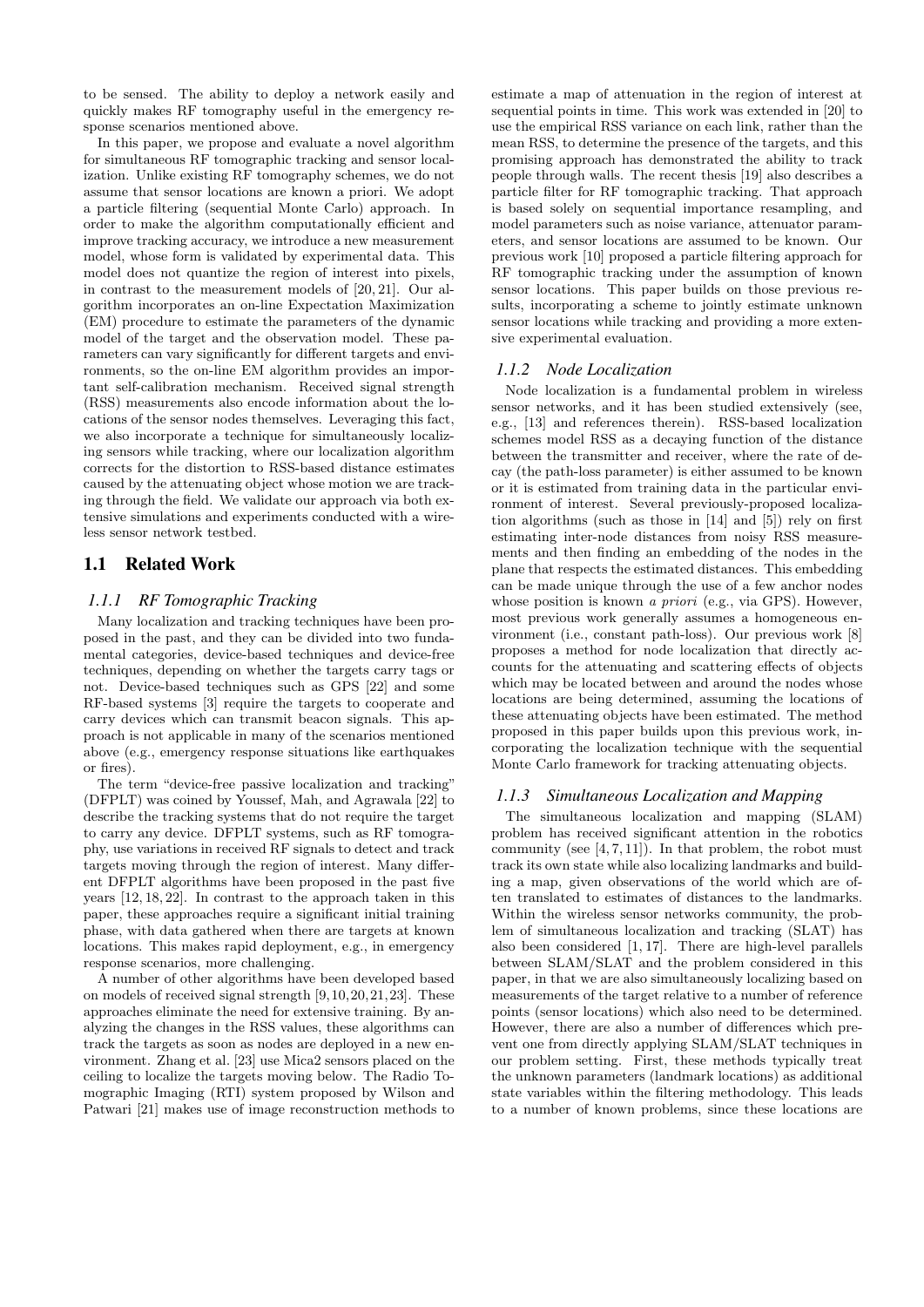static and thus have no meaningful dynamic model. Moreover, SLAM/SLAT techniques are based on the probabilistic modeling assumption that the landmark locations (corresponding to sensor locations in our problem) are conditionally independent given the target location. However, this is not the case in our setup, since each measurement corresponds to a link in the network, carrying information about the distance between the two sensors at the ends of the link and not the distance between the target and each sensor. Thus, the conditional independence modeling assumption does not apply.

### 1.2 Contributions

This paper presents and evaluates a novel RF tomography tracking algorithm integrated with node localization and model parameter estimation techniques. The proposed approach is based on a continuous model for the effects of attenuating objects on a given link which avoids quantizing the region of interest into pixels. The extent to which an attenuator affects a particular link is exponential in the attenuator's proximity to the link. This model is validated via measurements with a TelosB wireless testbed. We adopt a particle filtering (sequential Monte Carlo) approach for tracking. Specifically, we use a version of the auxiliary particle filter which incorporates an online EM algorithm for estimating model parameters. In this manner, while we are tracking the target location, we simultaneously estimate model parameters such as the noise variance, parameters in the target attenuation model, as well as the sensor locations. These parameters can vary significantly for different targets and environments, so the on-line EM algorithm provides an important self-calibration mechanism. We envision this approach being applied in scenarios where the network operators rapidly deploy the network and provide rough estimates of the locations where sensors were deployed (e.g., circling the approximate sensor location on a GUI, which could be interpreted as a Gaussian ellipsoid), and we use this prior information to initialize the sensor locations. We evaluate the proposed approach via both simulation and via experiments conducted with a wireless sensor network testbed.

## 1.3 Paper Organization

The rest of the paper is organized as follows. Section 2 provides a formal problem statement. Section 3 describes the attenuation measurement model and Section 4 introduces the on-line SMC localization and tracking algorithm. Simulation and experimental results for the combined approach are presented in Sections 5 and 6, respectively, and Section 7 makes concluding remarks.

## 2. PROBLEM STATEMENT

Received signal strength (RSS) measurements on the many links connecting nodes in a sensor network reflect information about both (1) the pair-wise distances between sensor nodes and (2) objects moving through the sensed region. In particular, obstructions inside the area can absorb, scatter or reflect part of the signals. As the target moves, different links will be affected, revealing information about the location of the target within the region. Moreover, the precise nature of the RSS measurements depends on a number of model parameters which are generally not known a priori. Our goal is to use measurements of RSS on the links between many pairs of nodes and over multiple time steps to

jointly track a target moving through the region of interest, localize sensor nodes, and estimate model parameters such as the noise variance.

We consider a wireless sensor network of  $N$  nodes and  $M = \frac{N^2 - N}{2}$  bidirectional links. In each measurement interval, the N nodes successively broadcast packets and all neighboring nodes measure the RSS. The RSS value of bidirectional link i at time step k is denoted  $\gamma_i(k)$ . We take  $\gamma_i(k)$ to be the average of the RSS values along both the forward  $\gamma_i^F(k)$  and reverse  $\gamma_i^R(k)$  links:  $\gamma_i(k) = \frac{1}{2} (\gamma_i^F(k) + \gamma_i^R(k)).$ The precise measurement model for  $\gamma_i(\vec{k})$  is described in Section 3 below. Nodes successively broadcast packets at relatively small time intervals (e.g., every 5 ms), gathering RSS measurements which we stack into the vector  $\gamma(k)$ . Under the RSS model adopted in this paper,  $\gamma_i(k)$  can be split into three main terms:  $\gamma_i(k) = \bar{\gamma}_i + z_k^i + \zeta_k^i$ , where  $\bar{\gamma}_i$  is the average RSS on link i when no target is present,  $z_k^i$  is the attenuation on link *i* at time step *k*, and  $\zeta_k^i$  is additive white Gaussian noise affecting the measured RSS on link i at time step  $k$ . We assume that there is a window where we can gather measurements on all links when no target is present in order to estimate  $\bar{\gamma}_i$ , allowing us to estimate  $z_k^i$  from later measurements by subtracting off  $\bar{\gamma}_i$  from  $\gamma_i(k)$ . Stacking these quantities into vector form, we have the measured RSS at time step k is  $\gamma(k)$ , and the attenuation caused by the target is reflected in the differences  $z_k$ .

Our goal is to track a single moving target described by state  $x_k$ , with motion specified by a Markovian dynamic model  $f(\mathbf{x}_k|\mathbf{x}_{k-1})$ . In order to do this, we strive to maintain a particle approximation of the marginal posterior  $p(\mathbf{x_k}|\mathbf{z}_{1:k})$ and estimate the expected value of  $\mathbf{x}_k$  under this distribution. Simultaneously, we seek to estimate the unknown sensor locations, s, and measurement model parameters  $\theta$  from the RSS measurements  $\gamma(k)$ , assuming that the locations of a few anchor nodes are known in advance.

## 3. MEASUREMENT MODEL

The measurement model describes the relationship between the true state, the sensor locations and the measurement values. Wilson et al. proposed measurement models for RF tomography in [20, 21]. Since these were employed in an imaging framework, the models were pixelized, i.e. the area under surveillance was divided into fixed size pixels. Our goal is tracking, not imaging, so there is no need to introduce pixels, and indeed such an introduction is undesirable, because it necessarily leads to additional quantization error. We therefore develop a pixel-free model that is better suited to the sequential Monte Carlo method we adopt, significantly enhancing the computational efficiency and leading to improved tracking accuracy.

The form of the proposed pixel-free model is motivated by experimental data recorded in a sensor network deployed in multiple outside environments with relatively few obstructions (some trees and a statue). The experiments involved a human walking around a region surrounded by sensor nodes (see Section 6 for more details of the sensor deployment).

For the bidirectional link i between a node pair, consider an ellipse with foci at the transmitter  $c$  and receiver  $e$ . Define

$$
\lambda_k^i \triangleq d_i^c(\mathbf{x_k}) + d_i^e(\mathbf{x_k}) - d_i \tag{1}
$$

where  $d_i^c(\mathbf{x}_k)$ ,  $d_i^e(\mathbf{x}_k)$  are the distances from the target's position to the transmitter and receiver, respectively. The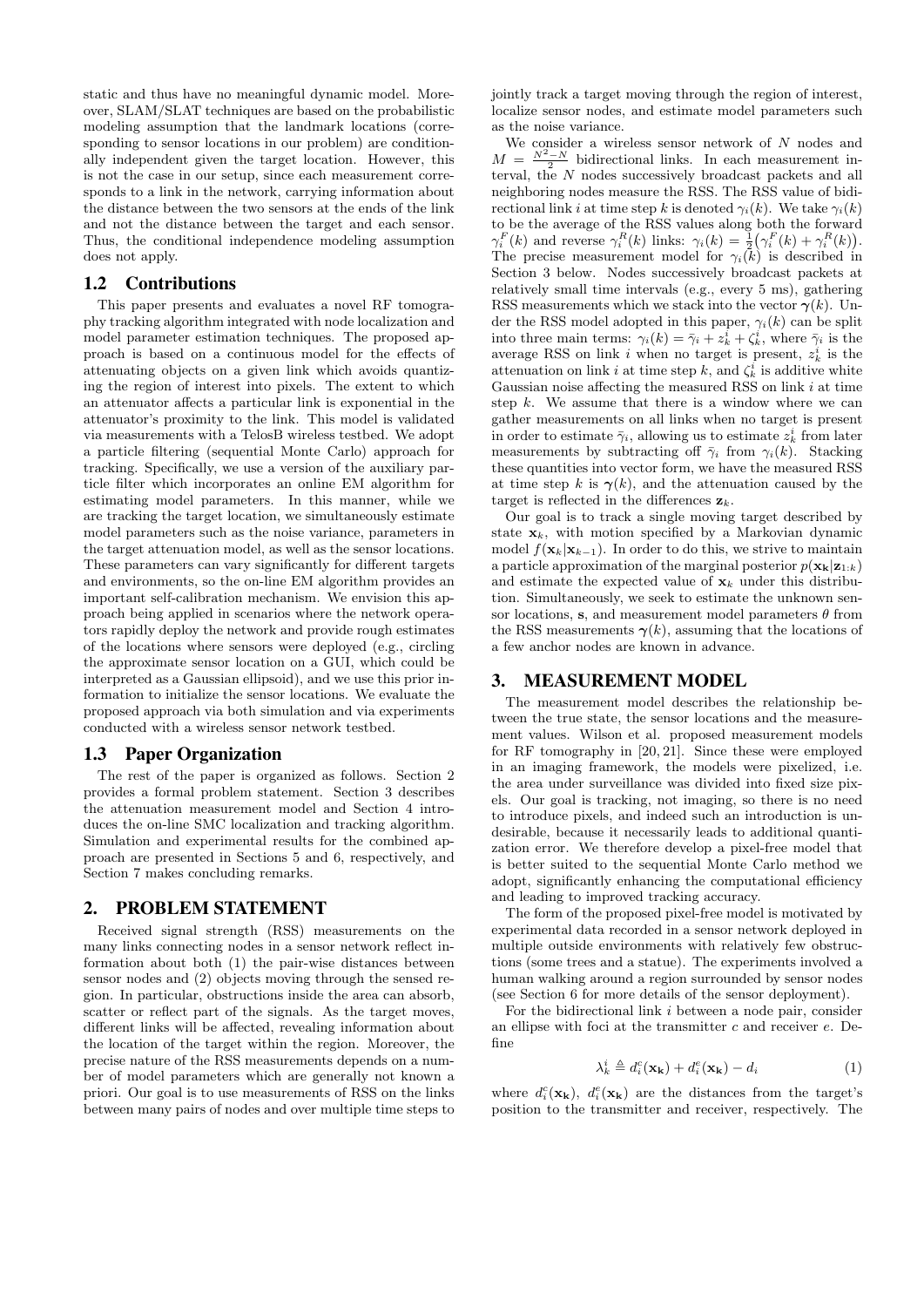parameter  $\lambda_k^i$  is equal to the major diameter of an ellipse passing through  $x_k$  with foci at the transmitter c and receiver e of the *i*th link, minus the length of *i*th link,  $d_i$ . Note that this quantity captures information about the position of link  $i$  at time step  $k$ .



Figure 1: Attenuation level versus  $\lambda$  for the proposed pixel-free model (a comparison between the model and experimental measurements.)

For every measurement set, we calculated  $\lambda^i$  for all links and measured the corresponding attenuation  $z^i$  on the *i*th link (the measured RSS value minus the background mean, determined from a set of measurements conducted when the monitored area was empty). Figure 1 plots these attenuation values as a function of  $\lambda$ . Superimposed on the figure is the mean attenuation (calculated over all points within bins of  $\lambda$ -range 0.01) and our proposed model, detailed below. The model involves three parameters; in the graph these have been determined by using straightforward regression to minimize the mean-squared error.

Figure 1 suggests that the mean attenuation level decays approximately exponentially with  $\lambda$ . The individual attenuation levels are scattered around this mean and this can be reasonably captured by an additive Gaussian "noise". The pixel-free model for the attenuation caused by an object can then be described as follows:

$$
\mathbf{z}_k = \phi \times \mathbf{g}_k + \sigma_s \mathbf{S}_k. \tag{2}
$$

Here  $\phi$  is the (modelled) value of mean attenuation at  $\lambda = 0$ (i.e., when the target is in directly obstructing the link), and  $\mathbf{S}_k \sim \mathcal{N}(\mathbf{0}, \mathbf{I}_{M \times M})$  is additive white Gaussian noise; the parameter  $\sigma_s$  is the standard deviation that captures the variance of the noise, which is modelled as independent of λ. The  $M \times 1$  vector  $g_k$  is defined as

$$
\mathbf{g}_k \triangleq \left[ g_k^1 \dots g_k^i \dots g_k^M \right]^T \tag{3}
$$

where  $g_k^i \triangleq \exp\{-\frac{\lambda_k^i}{2\sigma_\lambda}\}$ . The parameter  $\sigma_\lambda$  controls the rate of decay of the mean attenuation with respect to  $\lambda$ .

The proposed attenuation measurement model has three unknown parameters,  $\phi$ ,  $\sigma_{\lambda}$ , and  $\sigma_{s}$ . After conducting a large number of experiments, we have concluded that the value of  $\sigma_{\lambda}$  that provides the best fit to the observed data varies little for different (human) targets and surveillance environments. We have observed considerably more variation

in the best-fit values of  $\phi$  and  $\sigma_s$ .

In addition to the attenuation, the localization task requires a model for the raw received signal strength measurements. The log-distance path loss model [16] relates the distance  $d_i$  between two sensors to the measured RSS  $\gamma_i$  as

$$
d_i = d_0 10^{(P_0 - \gamma_i)/(10n_p)}.\t\t(4)
$$

Here  $P_0$  is the received power at a reference distance  $d_0$  and  $n_p$  is the path loss exponent. These three values are assumed known or measurable during a calibration phase.

In this model the effects of any attenuating objects on the RSS are ignored. We attempt to address this oversight by expanding (4) to

$$
d_i = d_0 10^{(P_0 - \gamma_i - z_i - b_i)/(10n_p)},\tag{5}
$$

where  $z_i$  represents the attenuation due to a moving target and b<sup>i</sup> represents the attenuation due to background objects.

We can rearrange this equation to obtain the following model for the RSS measurement for link  $i$  at time  $k$ :

$$
\boldsymbol{\gamma}_i(k) = P_0 - \mathbf{z}_k^i - \mathbf{b}_k^i - 10n_p \log_{10}(d_i/d_0). \tag{6}
$$

For the remainder of the paper, we assume we have access to a window of sensor measurements when there is no target moving through the sensed area. From these measurements we calculate an average background RSS vector  $\gamma_{\text{avg}}$  which contains the average RSS values on all  $M$  links. This vector captures the attenuation caused by stationary obstructions in the region of surveillance. During the tracking period, an instantaneous RSS vector  $\gamma_k$  is collected at time k, and we subtract the background RSS to obtain the vector  $z_k =$  $\gamma_{\text{avg}} - \gamma_k$  of RSS changes.

# 4. TRACKING AND LOCALIZATION

Our task is to localize the sensors and, at the same time, track the moving target. We adopt a Sequential Monte Carlo (particle filtering) framework to perform the tracking and use an online expectation-maximization (EM) approach to sequentially update the estimates of static parameters, which include the node locations, two of the parameters of the measurement model,  $\phi$  and  $\sigma_s$ , and one parameter that represents the noise standard deviation of the motion model,  $\sigma_v$ . We fix the third parameter in the measurement model,  $\sigma_{\lambda}$ , to a constant value, which is estimated from experimental data.

We model the target dynamics using a one-tap autoregressive (AR-1) Gaussian model, i.e.  $\mathbf{x}_{k+1} = a\mathbf{x}_k + \sigma_v \mathbf{v}_k$ , where  $\mathbf{x}_k$  is the target position in the 2D plane and  $\mathbf{v}_k \sim \mathcal{N}(0, 1)$ . The constant  $a < 1$  models a (small) drift towards the center of the surveillance region; we choose  $a$  as a constant that is close to 1, so that the drift is very small. There are two main motivations for the adoption of this model: (i) it assumes little knowledge about the nature of the motion; (ii) the online EM methodology we adopt requires that the target process is stationary and ergodic (which eliminates a pure random walk process). We denote the static parameters  $\theta = [\mathbf{s}, \phi, \sigma_s, \sigma_v]$ , where **s** are the sensor locations.

## 4.1 Auxiliary Particle Filtering

We apply auxiliary particle filtering in the on-line SMC algorithm to track the marginal posterior distribution  $p_{\theta}(\mathbf{x}_k|\mathbf{z}_{1:k})$ . Here we provide a fairly brief description of the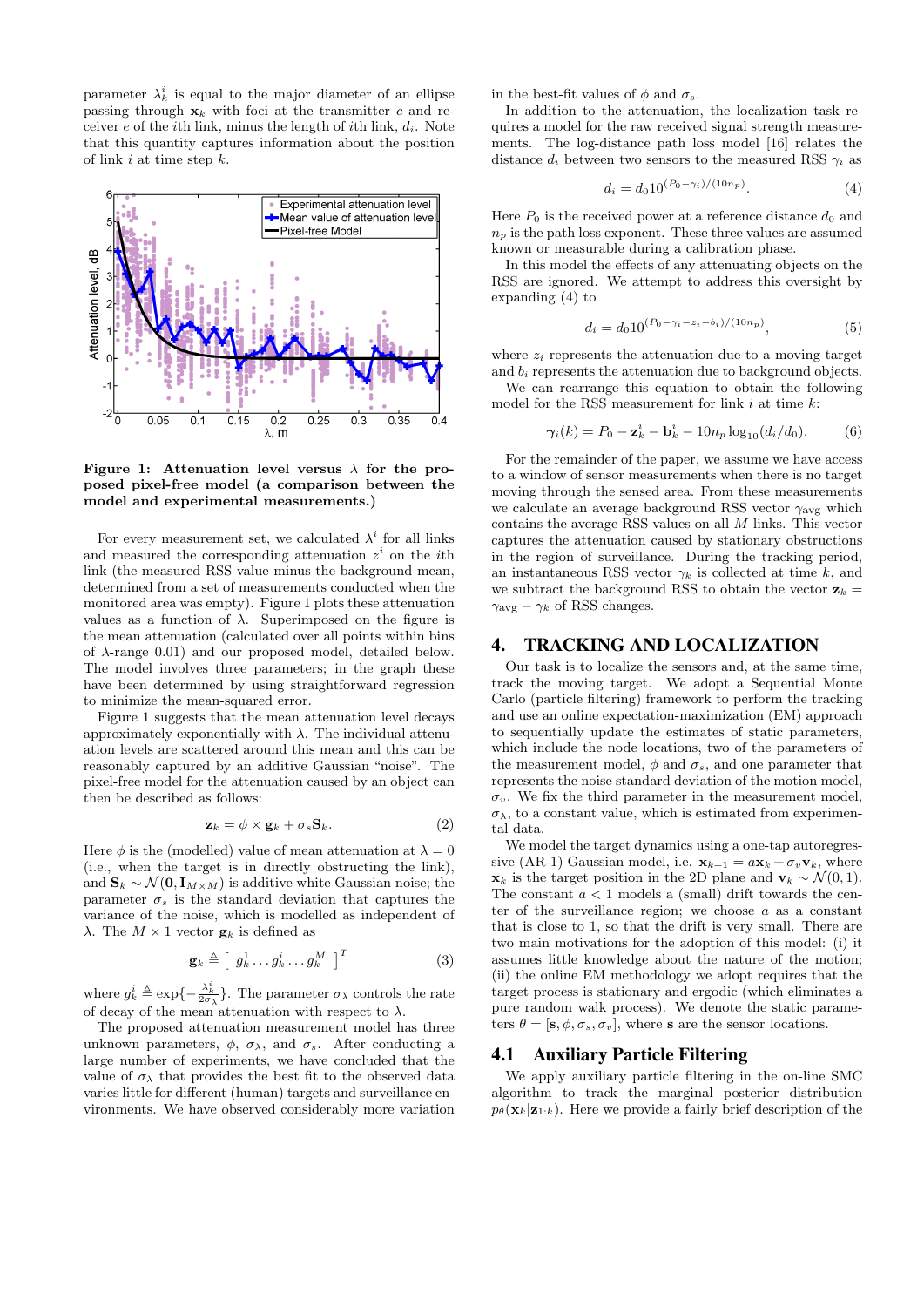auxiliary particle filter; please see [6] for more detail and an excellent discussion.

The auxiliary particle filter builds on the sequential importance resampling (SIR) particle filter, so we begin with a description of the SIR filter. It strives to calculate at each time step k a weighted particle approximation  $\{\mathbf x_{1:k}^{(i)}, W_k^{(i)}\}_{i=1}^K$  to a posterior of interest  $p(\mathbf{x}_{1:k}|\mathbf{z}_{1:k})$ . To do this, it exploits the Markovian nature of the dynamic process and the conditional independence of the likelihood functions (observation  $\mathbf{z}_k$  depends only on target state  $\mathbf{x}_k$ ).

If the particle approximation is available at time  $k - 1$ , then the particle filter can form an updated approximation for time  $k$  by (i) propagating (extending) the particles by sampling from an importance function  $q(\mathbf{x}_k|\mathbf{x}_{k-1}, \mathbf{z}_k);$ (ii) evaluating the likelihoods of the extended particles and updating the weights accordingly; and (iii) optionally resampling the particles to construct a particle set with more evenly distributed weights. The resampling procedure replicates particles with high weights and eliminates those with low weights.

The SIR filter can perform poorly if the importance function  $q$  does not adequately take into account the information available in the measurements  $z_k$ . The auxiliary particle filter (APF), introduced in [15], modifies the sampling step in an attempt to improve performance. The filter calculates a *first-stage weight*  $\rho_k^{(i)}$  for each particle based on how well the particle can explain the observations  $z_k$ . Ideally, this weight should be a good approximation to the likelihood  $p(\mathbf{z}_k|\mathbf{x}_{k-1}^{(i)}) = \int p(\mathbf{z}_k|\mathbf{x}_k)p(\mathbf{x}_k|\mathbf{x}_{k-1}^{(i)}) d\mathbf{x}_k$ , i.e.  $\rho_k^{(i)} = \hat{p}(\mathbf{z}_k | \mathbf{x}_{k-1}^{(i)})$ . The APF then resamples the particles  $\mathbf{x}_{k-1}^{(i)}$  according to the first-stage weights. After the resampling step, the particles are propagated according to an importance function  $q(\mathbf{x}_k|\mathbf{x}_{k-1}^{(i)})$  and the new weights are calculated. The APF optionally includes a second resampling step.

The algorithm is specified below in Algorithm 1. Although it is not an ideal choice because it can lead to unbounded variance in the estimates [6], we use the following first-stage weights:  $\rho_k^{(i)} = p(\mathbf{z}_t | \mu_k^{(i)})$ . Here  $\mu_k^{(i)}$  is the mean of  $p(\mathbf{x}_k|\mathbf{x}_{k-1}^{(i)})$ ; this was one of the suggested approaches in [15].

## 4.2 On-line EM

The auxiliary particle filter can only operate if the values  $\theta$  are provided; since we do not have knowledge of these, we need to estimate them and it is desirable to do this online while tracking the target. We use an on-line EM algorithm to form estimates of the set of parameters  $\theta = [\phi, \sigma_s, \sigma_v]$ . We develop a procedure based on the generic method outlined in Section III.B of [2].

The on-line EM algorithm in [2] strives to maximize a pseudo-likelihood function in order to form point estimates of the parameters  $\theta$ . Recursive maximization of the likelihood functions themselves,  $p(z_{1:k}|\theta)$ , would require estimation of statistics based on probability distributions whose dimension is growing in time. The substitution of the pseudolikelihood leads to calculations in a fixed dimension.

The on-line EM algorithm updates the parameters every L time-steps. We define  $\mathbf{X}_{b} \triangleq \mathbf{x}_{bL+1:(b+1)L}$  and  $\mathbf{Z}_{b} \triangleq$  $\mathbf{z}_{bL+1:(b+1)L}$ , where b is the index of the block. The log pseudo-likelihood function employed in  $[2]$  is defined, for m

// Initialization at time 
$$
k = 1
$$
 for  $i = 1, \ldots, K$  do\n
$$
\begin{array}{c}\n\text{Sample } \mathbf{x}_1^{(i)} \sim q_1(\cdot); \\
\text{Set weights } \widetilde{W}_1^{(i)} = \frac{p_\theta(\mathbf{z}_1|\mathbf{x}_1^{(i)})p(\mathbf{x}_1^{(i)})}{q_1(\mathbf{x}_1^{(i)})}; \\
\text{end}\n\end{array}
$$
\n\nNormalize weights  $\widetilde{W}_1^{(i)}$  so that  $\sum_{i=1}^K \widetilde{W}_1^{(i)} = 1$ ; // For times  $k > 1$  for  $k = 2, \ldots$  do\n
$$
\begin{array}{c}\n// First-stage weights \\
// First-stage weights \\
for  $i = 1, \ldots, K$  do\n
$$
\begin{bmatrix}\n\text{Calculate } \rho_k^{(i)}; \\
\text{Set } W_k^{(i)} = \widetilde{W}_{k-1}^{(i)} \times \rho_k^{(i)}; \\
\text{end}\n\end{array}
$$
\n\nResample\n
$$
\begin{cases}\n\text{Resample} \\
\text{Resample} \\
\text{Resample} \\
\begin{bmatrix}\n\mathbf{x}_{k-1}^{(i)}, W_k^{(i)}\n\end{bmatrix}_{i=1}^K \text{ to obtain } \left\{\mathbf{x}_{k-1}^{'(i)}, \frac{1}{K}\right\}_{i=1}^K; \\
\text{for } i = 1, \ldots, K \text{ do} \\
\text{Set } \mathbf{x}_{1:k-1}^{(i)} = \mathbf{x}_{1:k-1}^{'} \text{ and } \rho_k^{(i)} = \rho_k^{'(i)}; \\
\text{Sample } \mathbf{x}_k^{(i)} \sim q(\mathbf{x}_k|\mathbf{x}_{k-1}^{(i)}); \\
\text{Set } \widetilde{W}_k^{(i)} = \frac{p_\theta(\mathbf{z}_k|\mathbf{x}_k^{(i)})p(\mathbf{x}_k|\mathbf{x}_{k-1}^{(i)}}{p_k^{(i)}q(\mathbf{x}_k|\mathbf{x}_{k-1}^{(i)})}; \\
\text{end}\n\end{cases}
$$
\n\nNormalize weights  $\widetilde{W}_1^{(i)}$  so that  $\sum_{i=1}^K \widetilde{W}_1^{(i$
$$

Algorithm 1: Auxiliary Particle Filter

blocks, as

$$
l(\theta) = \sum_{b=1}^{m} \log p_{\theta}(\mathbf{Z}_b)
$$
 (7)

where

$$
p_{\theta}(\mathbf{Z}_{\mathbf{b}}) = \int_{\mathbf{X}^{L}} p_{\theta}(\mathbf{x}, \mathbf{Z}_{b}) d\mathbf{x}.
$$
 (8)

If the process  $x_k$  is stationary and ergodic, then it can be shown that the average log pseudo-likelihood satisfies

$$
\bar{l}(\theta) = \int_{\mathbf{Z}^L} \log p_{\theta}(\mathbf{z}) p_{\theta^*}(\mathbf{z}) d\mathbf{z}
$$
 (9)

where  $\theta^*$  is the true value of  $\theta$ . This implies that an algorithm that can maximize  $\bar{l}(\theta)$  will identify the true value of θ. We therefore apply online EM to recursively maximize  $\overline{l}(\theta)$  by updating the estimate of  $\theta$  via

$$
\theta_b = \arg \max_{\theta \in \Theta} Q(\theta, \theta_{b-1})
$$
\n(10)

where

$$
Q(\theta, \theta_{b-1}) = \int_{\mathbf{X}^L \times \mathbf{Z}^L} \log(p_{\theta}(\mathbf{x}, \mathbf{z})) p_{\theta_{b-1}}(\mathbf{x}|\mathbf{z}) p_{\theta^*}(\mathbf{z}) d\mathbf{x} d\mathbf{z}.
$$
\n(11)

The direct computation of Q cannot be performed, but we can replace (10) by the update  $\theta_b = \Lambda(\Omega(\theta_{b-1}, \theta^*))$ , where  $\Omega(\theta_b, \theta^*)$  is a set of sufficient statistics and  $\Lambda$  is a mapping function from the sufficient statistics  $\Omega(\theta, \theta^*)$  to the  $\theta$  that maximizes Q.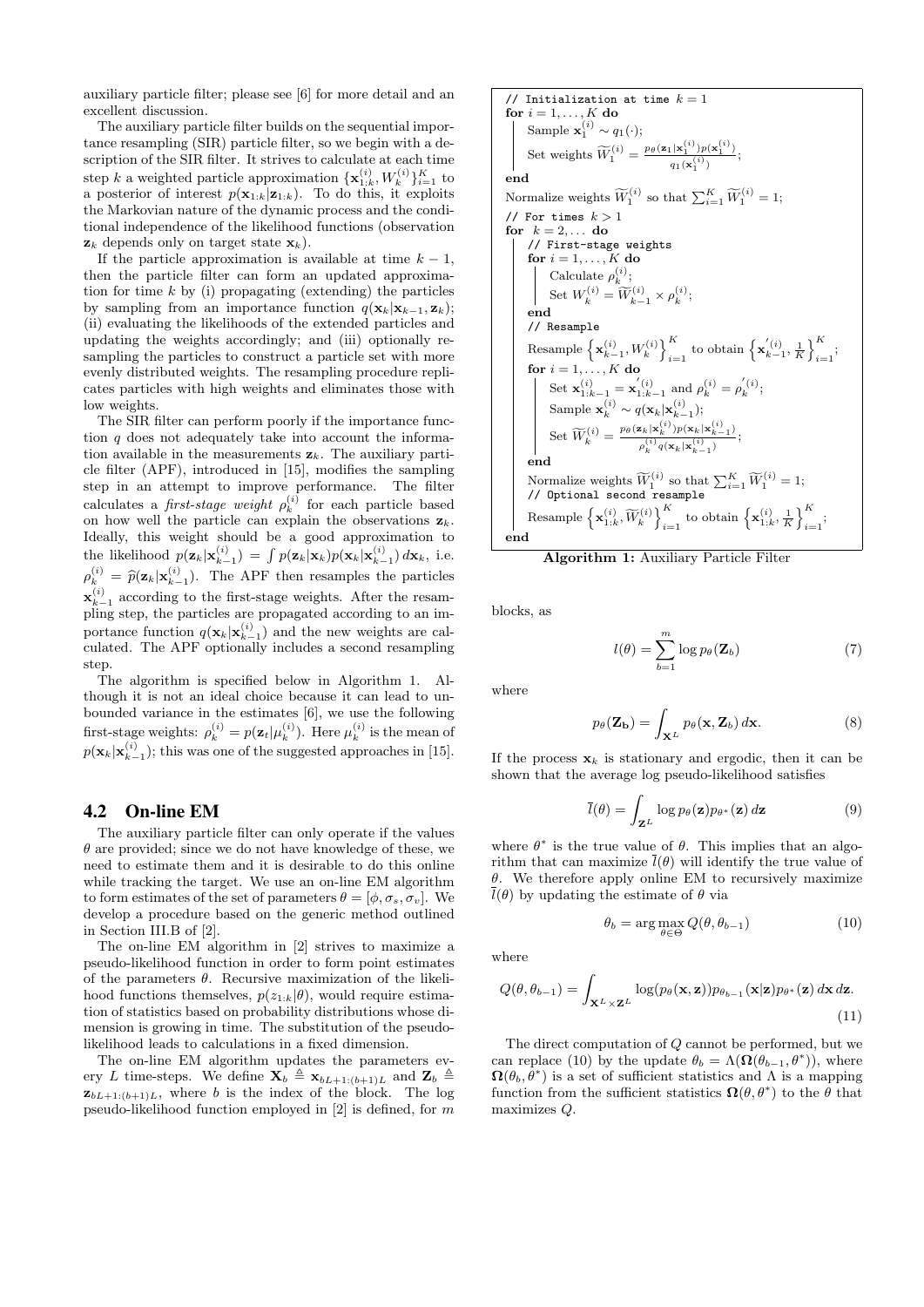Four sufficient statistics are required for the three parameters  $\phi, \sigma_s$ , and  $\sigma_v$ . These are of the form

$$
\Omega(\theta_{b-1}, \theta^*) = [\omega_1, \omega_2, \omega_3, \omega_4] \n= E_{\theta_{b-1}, \theta^*}[\psi_1, \psi_2, \psi_3, \psi_4].
$$
\n(12)

The expectation is with respect to  $p_{\theta_{b-1}}(\mathbf{x}|\mathbf{z})p_{\theta^*}(\mathbf{z})$  and

$$
\psi_1(\mathbf{X}_b, \mathbf{Z}_b) = \sum_{k=bL+2}^{(b+1)L} ((\mathbf{x_k} - \mathbf{x_{k-1}})^T (\mathbf{x_k} - \mathbf{x_{k-1}}))
$$
  
\n
$$
\psi_2(\mathbf{X}_b, \mathbf{Z}_b) = \sum_{k=bL+1}^{(b+1)L} ((\mathbf{z_k} - \phi \mathbf{g}_k)^T (\mathbf{z_k} - \phi g_k))
$$
  
\n
$$
\psi_3(\mathbf{X}_b, \mathbf{Z}_b) = \sum_{k=bL+1}^{(b+1)L} (\mathbf{z_k}^T \mathbf{g}_k)
$$
  
\n
$$
\psi_4(\mathbf{X}_b, \mathbf{Z}_b) = \sum_{k=bL+1}^{(b+1)L} ||\mathbf{g}_k||_2^2.
$$

The maximization function  $\Lambda$  is defined as

$$
\sigma_{vb} = \sqrt{\frac{\omega_1(\theta_{b-1}, \theta^*)}{2(L-1)}}\tag{13}
$$

$$
\sigma_{sb} = \sqrt{\frac{\omega_2(\theta_{b-1}, \theta^*)}{ML}} \tag{14}
$$

$$
\phi_b = \frac{\omega_3(\theta_{b-1}, \theta^*)}{\omega_4(\theta_{b-1}, \theta^*)}.
$$
\n(15)

The expectations cannot be computed, because they are with respect to a measure that involves the unknown true value  $\theta^*$ . But the sufficient statistics can be recursively estimated. The ergodicity and stationarity assumptions for the process imply that the blocks  $\mathbf{Z}_b$  are samples from  $p_{\theta^*}(\mathbf{z})$ and they can therefore be used for Monte Carlo integration. We can thus form the following update of the statistics

$$
\hat{\mathbf{\Omega}}_b = (1 - \alpha_b)\hat{\mathbf{\Omega}}_{b-1} + \alpha_b E(\Phi(\mathbf{X}, \mathbf{Z}_b) | \mathbf{Z}_b)
$$
(16)

where the expectation is with respect to  $p_{\theta_{b-1}}(x|\mathbf{Z}_b)$ . Setting  $\alpha_b = 1/b$  ensures convergence of  $\hat{\Omega}_b$  to  $\Omega(\theta_b, \theta^*)$ . The maximization step then becomes  $\theta_b = \Lambda(\hat{\Omega}_b)$ .

As one final approximation, since  $E(\Phi(\mathbf{X}, \mathbf{Z}_b)|\mathbf{Z}_b)$  does not have an analytical solution, we can use importance sampling, using the particle tracks and weights calculated by the auxiliary particle filter

$$
\hat{\mathbf{\Omega}}_b = (1 - \alpha_b)\hat{\mathbf{\Omega}}_{b-1} + \alpha_b \sum_{m=1}^K W_b^{(m)} \psi(\mathbf{X_b^{(m)}}, \mathbf{Z_b}).
$$
 (17)

The estimation of the locations is addressed with a slightly different procedure because of the difficulty in identifying suitable sufficient statistics and maximization functions. For each block of measurements  $b$ , we minimize the difference between  $\gamma_b$ , the matrix of measured RSS distances over the time window b, which is independent of s, and  $\Gamma(s)$ , the matrix of model-based RSS values according to

$$
\hat{\mathbf{s}}_{\mathbf{b}} = \underset{\mathbf{s}}{\operatorname{argmin}} \left\| \mathbf{A} \circ (\mathbf{\Gamma}(\mathbf{s}) - \boldsymbol{\gamma}) \right\|_{F}^{2}
$$
\n(18)

$$
= \underset{\mathbf{s}}{\operatorname{argmin}} \left\| \mathbf{A} \circ \left( P_0 - 10n_p \log_{10} \frac{\mathbf{d}(\mathbf{s})}{d_0} - \phi_b \mathbf{g}(\hat{\mathbf{X}}_b, \mathbf{s}) - \gamma \right) \right\|_F^2
$$
\n(19)

,

where  $\left\| . \right\|_F$  denotes the Frobenius norm,  $\circ$  denotes the Hadamard product, and A is a weighting matrix which assigns a weight to each link. The values  $\phi_b$ **g**( $\hat{\mathbf{X}}_b$ , **s**) are the estimated attenuations due to the target over the block of time b, which are derived from the target position estimates generated by the particle filter and the estimated  $\phi$  value. For each time k in this window,  $\hat{\mathbf{x}}_k = \sum_{m=1}^K W_k^{(i)} \mathbf{x}_k^{(i)}$  and  $\mathbf{X}_b = {\hat{\mathbf{x}}_k}$  for  $k = (b-1)L, \ldots, bL$ .

The weight matrix  $\bf{A}$  can be used to bias the algorithm so that it assigns more confidence to the RSS measurements taken over certain links at the expense of others, if there is more certain knowledge about some sensor locations. In our algorithm, we solve (18) using a simple gradient descent procedure and we set the A matrix so that links which travel from a non-anchor node to an anchor node (or vice versa) are weighted more highly than links which travel between two non-anchor nodes.

#### 4.3 The Combined Algorithm

The complete algorithm, combining the auxiliary particle filter and the on-line EM, is described in Algorithm 2 below. For the simulations and experimental results reported in this paper, we have used the prior  $p(\mathbf{x}_k|\mathbf{x}_{k-1}^{(i)})$  as the importance function q.

// Initialization  
\nSample 
$$
\theta_0 \sim q(\theta)
$$
 and set  $b = 1$ ;  
\nfor  $k = 1, 2, ...$  do  
\n// Filtering  
\n
$$
\{x_k^{(i)}, W_k^{(i)}\}_{i=1}^{K} =
$$
Auxiliary particle  
\nfilter( $\{x_{k-1}^{(i)}, W_{k-1}^{(i)}\}_{i=1}^{K})$ );  
\n// On-line EM and Sensor localization  
\nif  $k$  mod  $L = 0$  then  
\n// E-step  
\nfor  $i = 1, ..., K$  do  
\n
$$
\begin{vmatrix}\nC \text{alculate } W_b^{(i)} = \frac{p_{\theta_{b-1}}(X_b^{(i)}|Z_b)}{q_{\theta_{b-1}}(X_b^{(i)}|Z_b)}; \\
end\n\end{vmatrix}
$$
\nand  
\nNormalize weights  $\{W_b^{(i)}\}$  such that  $\sum_{i=1}^{K} W_b^{(i)} = 1$ ;  
\nUpdate  
\n
$$
\hat{\Omega}_b = (1 - \alpha_b)\hat{\Omega}_{b-1} + \alpha_b \sum_{m=1}^{K} W_m^{(m)} \psi(\mathbf{X}_b^{(m)}, \mathbf{Z}_b);
$$
\n// M-step  
\nSet  $\theta_b = \Lambda(\hat{\Omega}_b)$  and  $b = b + 1$ ;  
\n $\text{Set } \theta_b = \Lambda(\hat{\Omega}_b)$  and  $b = b + 1$ ;  
\nH sensor localization  
\nSet  $\hat{\mathbf{s}}_b = \operatorname{argmin} ||\mathbf{A} \circ (P_0 - 10n_p \log_{10} \frac{\mathbf{d(s)}}{d_0} - \phi_b \mathbf{g}(\hat{\mathbf{X}}_b, \mathbf{s}) - \gamma)||_F^2$ ,  
\nend  
\nend

Algorithm 2: SMC RF Tomographic Tracking

The complexity of SMC tracking algorithm is O(MN) per time step, where M is the number of links and N is the number of particles used for tracking. The on-line EM algorithm, which is only executed every L time-steps, has a complexity of O(LMN). In other words, the complexity of on-line EM algorithm is O(MN) during every execution. The comparable computational cost enables the tracking system to collect the data packets and to perform real-time processing using a standard off-the-shelf laptop (CPU: Core 2 Duo T5670 1.8GHz, RAM 1GB in our experiment).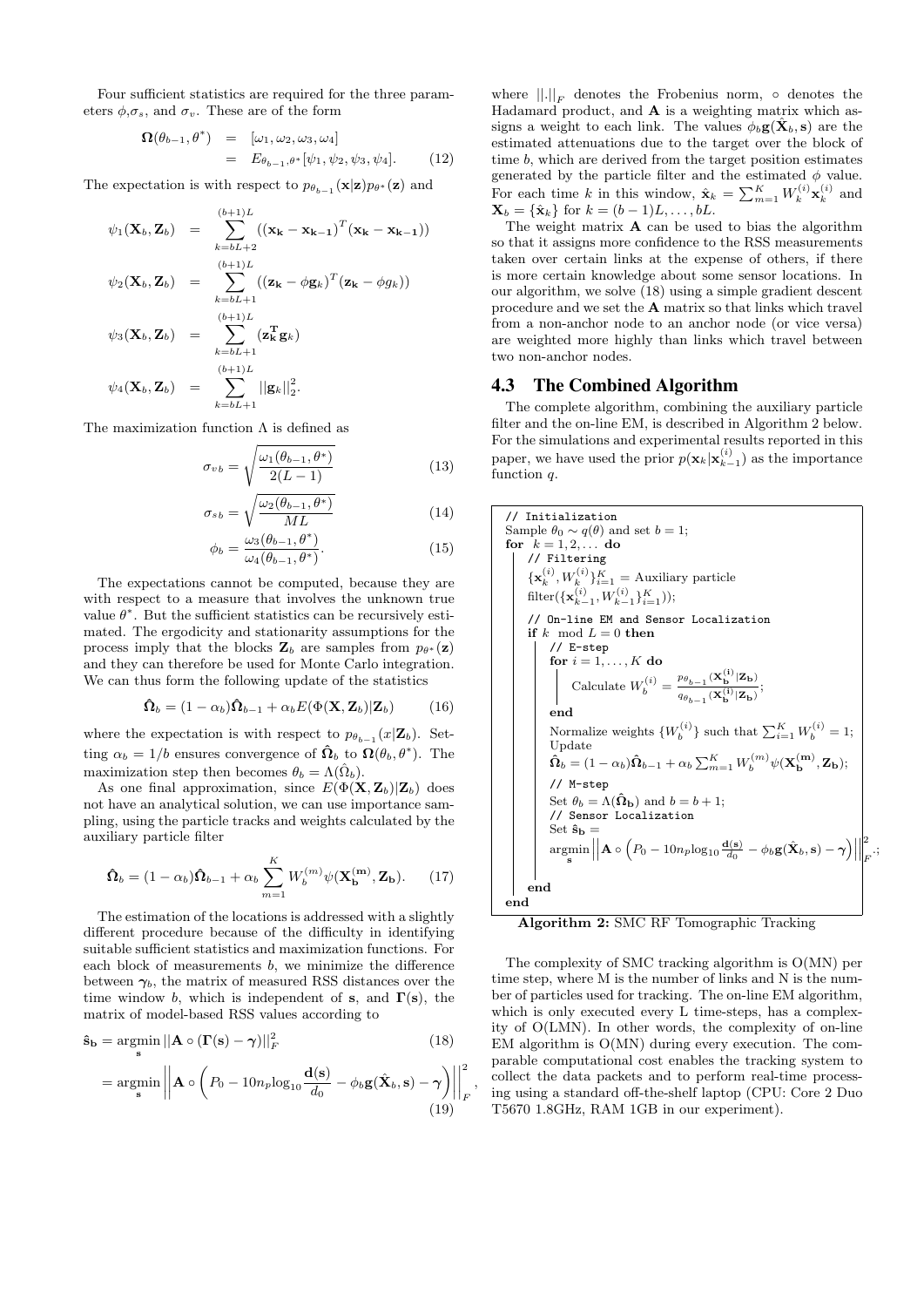

Figure 2: Simulated comparison of node localization, both taking z into account (for two attenuators, each with  $\phi = 6$  and  $\sigma_p = 0.2$ ) and ignoring it. The estimated locations for the nodes are pushed away from the ground truth.

## 5. SIMULATION RESULTS

In this section we present the results of simulations conducted to explore the performance of the proposed online SMC tracking and node localization methods. The simulation mimics a wireless sensor network with 24 sensor nodes. During the simulated period, a person walking within the network area follows a specific route at a speed of 0.5 m/s.

#### 5.1 Node localization

We first present results for simulations exploring the performance of the proposed localization procedure, to highlight the importance of accounting for the presence of attenuators. When node locations are unknown, ignoring attenuators will bias the location estimates away from their true values. To illustrate this point, we compare the simulated performance of our localization algorithm with the widely-cited algorithm of Patwari et al. [14] for different values of  $\sigma_{\lambda}$  and  $\phi$  in our model (see [8] for more details). In general, for small values of  $\sigma_{\lambda}$  and  $\phi$ , our localization algorithm presents no significant advantage. This is only natural as these are cases where either the attenuator in the network does not have a very strong effect (small values of  $\phi$ ) or else where its effect is not very widespread (small values of  $\sigma_{\lambda}$ ). However, as  $\phi$  and  $\sigma_{\lambda}$ increase, our algorithm begins to offer significant improvements in localization. An example of one of our simulations can be seen in Figure 2. Here, we use a simulated network of 24 nodes (with the 4 corner nodes serving as anchors), placed evenly around a square of size  $7 \text{ m} \times 7 \text{ m}$ . Two attenuators, each with  $\phi = 6$  and  $\sigma_{\lambda} = 0.2$ , are placed in the interior of the network. From this figure, we can easily see that if a localization algorithm does not account for the effects which obstructions have on RSS, its results will be skewed.

#### 5.2 Joint Tracking and Localization

On-line SMC tracking with integrated node localization can be used when we only have location information about a small number of anchor nodes and the locations of the rest of the nodes remain unknown. We simulated a scenario in which the motion of a single target was measured by a sensor network. The data was generated using the pixel-free model (with  $\phi = 5$ ,  $\sigma_s = 1$  and  $\sigma_{\lambda} = 0.02$ ).

We present simulation results for two trajectories and two sensor layouts. The first sensor layout is a square of varying dimensions, with the four corner nodes being the anchor nodes with known locations. The second sensor layout is an irregular deployment. The four anchor nodes are approximately equally-spaced around the periphery. The trajectories include a square route (see Figure 3) and a zigzag route (see Figure 4). In each case, the target moves at a speed of 0.5 m/s and one complete set of measurements (all 24 sensors) is recorded every 120 milliseconds.



Figure 3: Tracking performance for a simulated example of simultaneous target tracking and localization. The target follows a square trajectory and sensors are arranged in a 28 m  $\times$  28 m square. The localization performance for this example is shown in Figure 5.



Figure 4: Tracking performance for a simulated example of simultaneous target tracking and localization. The target follows a zigzag trajectory and sensors are deployed in an irregularly-shaped "noisy square" (roughly  $50 \text{ m}^2$ ).

For the non-anchor sensor nodes, we assume that the algorithm has some prior, imprecise information about the loca-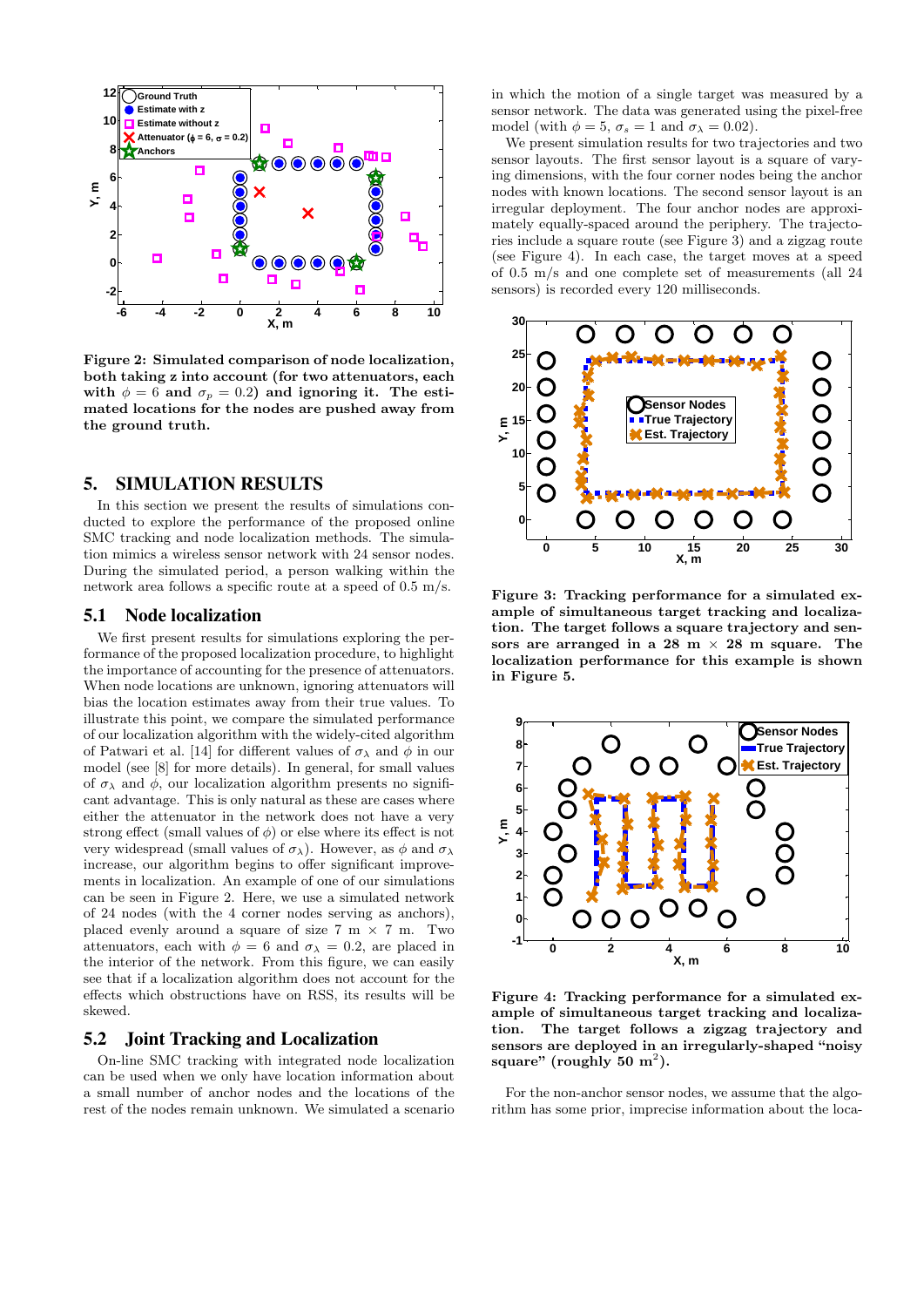

Figure 5: Localization performance for a simulated example of simultaneous target tracking and node localization. The target follows a square trajectory and sensors are deployed in a  $28 \text{ m} \times 28 \text{ m}$  square. The tracking performance for this example is shown in Figure 3.

tions. For example, if the sensors have been deployed around the perimeter of a building, we may have some knowledge about which of the nodes are on the left side of the building or the right side, even if we do not know precisely where they lie. In our simulations, we employ independent priors for the node locations, each being a two dimensional circularly-symmetric Gaussian with mean equal to the true location and standard deviation  $\sigma_p$ . In our simulations, we set  $\sigma_p = 2$ .

The tracking algorithm uses a Gaussian AR-1 dynamic model. The particle filter uses 1000 particles, and the unknown model parameters are initialized in the on-line EM algorithm by drawing from the uniform distributions:  $\sigma_s \sim U(0,\sqrt{5}], \phi \sim U(0,\sqrt{5}] \text{ and } \sigma_v \sim U(0,1].$ 

Figures 3 and 5 present examples of the tracking and localization performance for a  $28 \text{ m} \times 28 \text{ m}$  square layout with a square target trajectory. Figure 4 presents an example of tracking performance for the irregular layout (with an area of roughly  $50 \text{ m}^2$ ) with a zigzag route. A complete set of sensor measurements is made once every 120 milliseconds; at this sampling rate, the depicted square route take 161 time steps to complete and the zigzag route takes 40 time steps.

In both cases, the on-line SMC tracking provides a good approximation of the ground-truth trajectory, even though we begin the algorithm with uncertainty about most of the node locations. The estimated trajectory follows the ground truth trajectory in straight lines, and experiences slightly higher error at the corners of the square route. Figure 5 shows the evolution in our knowledge of the node locations in the square route example. In this example, and in most realizations of the simulation, all of the final estimates are closer to the true positions than the initial guesses and the average location error is relatively low.

In Figure  $6(a)$ , we show the root MSE (RMSE) of the



Figure 6: Box-and-whisker plot of RMSE as a function of time for a) tracking and b) node localization for a simulated target moving in a square trajectory within a 28 m  $\times$  28 m square using SMC tracking with initially-unknown node locations. The boxes range from the 25th to 75th quantiles, the whiskers extend 3 times the interquartile range, the median is marked as a line within the box, and the pluses indicate outliers.

target trajectory example, averaged over 100 realizations. This RMSE stays quite low (about 0.3 m) throughout most of the target's route in the 28 m  $\times$  28 m square. There are relatively higher RMSE values (on the order of 1 m) at the corners of the square trajectory. An abrupt turn is a much less likely event in the AR-1 model employed by the filter, so fewer particles are able to track the trajectory at the time step when the target changes direction at the corners. Only once out of 100 realizations did the algorithm lose track of the target.

Figure 6(b) shows the average RMSE/node of the node localization process in the square target trajectory example, again averaged over 100 realizations. Here, the RMSE/node starts out quite high and quickly decreases. The final localization RMSE is approximately 0.57 m (here we only show the first 100 time steps since the RMSE stays at roughly the same level thereafter).

Figure 7(b) depicts the RMSE results for the zigzag tra-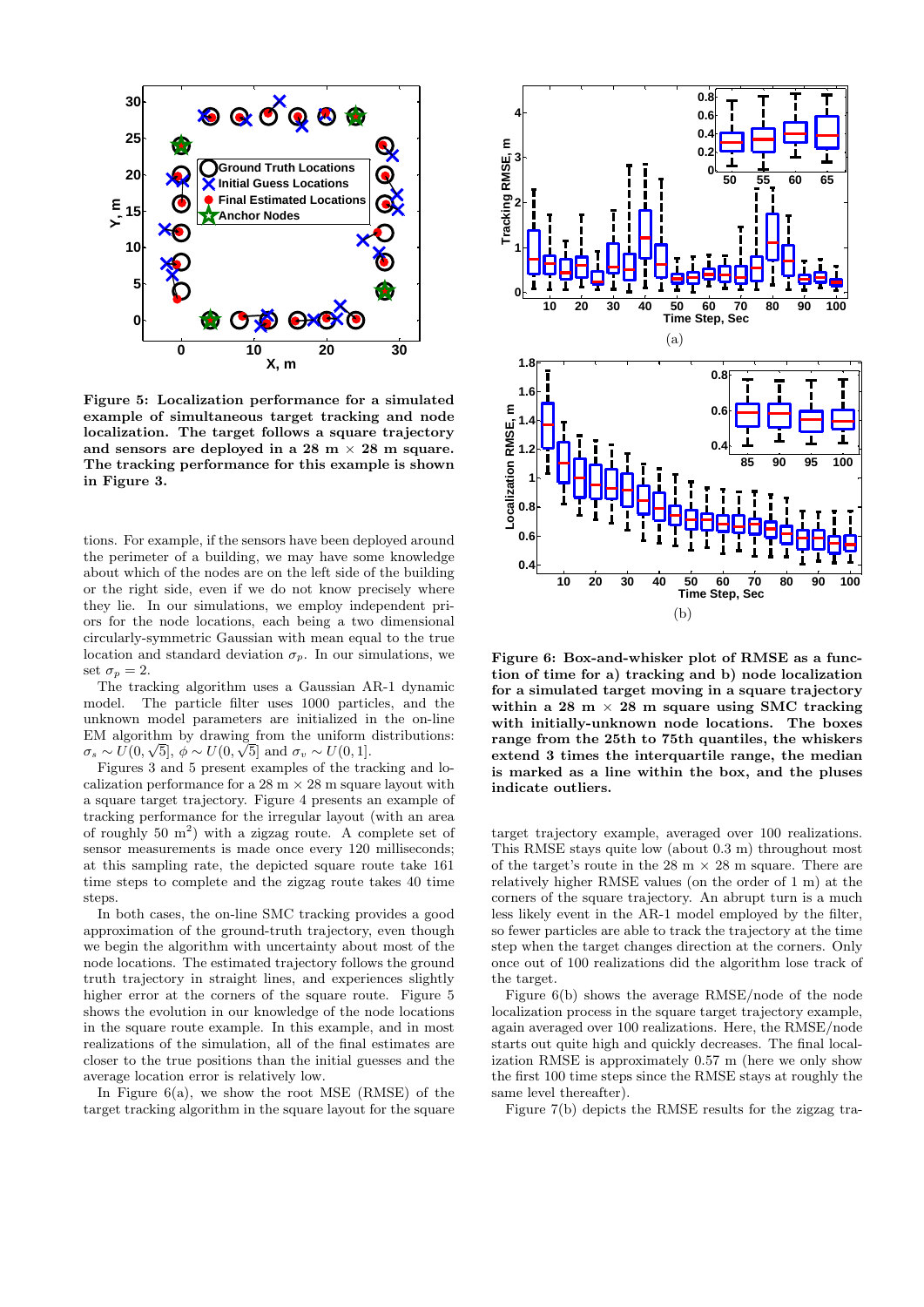

Figure 7: Box-and-whisker plot of RMSE as a function of time for a) tracking and b) node localization for a simulated target moving in a zigzag trajectory within an  $\approx 50 \; \text{m}^2$  irregularly-shaped area using SMC tracking with initially-unknown node locations. The boxes range from the 25th to 75th quantiles, the whiskers extend 3 times the interquartile range, the median is marked as a line within the box, and the pluses indicate outliers.

jectory. The median tracking RMSE is approximately 0.1 m after the first 10 time steps (once the online EM algorithm has approximately converged) and the final median node location error is approximately 0.17 m. The surveillance region is smaller than in the square layout, leading to a reduction in the error.

Using the aforementioned parameters for the measurement and dynamic models, we simulated different square layouts (ranging from  $7 \text{ m} \times 7 \text{ m}$  to  $35 \text{ m} \times 35 \text{ m}$ ). The initial uncertainty in the node locations, governed by the value  $\sigma_p$ , was scaled in accordance with the area of the square. Tables 1 and 2 show, respectively, the RMSE of the target tracking and the average RMSE/node for the localization in these different scenarios. As expected, in both tables, the error increases slightly as the network size increases and, hence, as the density of the sensor nodes decreases. The accuracy is acceptable in all cases, however, with an average tracking RMSE of approximately 1m and a final localization

| Network                            | $\sigma_p$                  | 1st step    | Final step | <b>RMSE</b> |
|------------------------------------|-----------------------------|-------------|------------|-------------|
| size                               |                             | <b>RMSE</b> | Average    | <b>RMSE</b> |
| $7 \text{ m} \times 7 \text{ m}$   | 1                           | 0.5828      | 0.0860     | 0.2830      |
| 14 m $\times$ 14 m                 | $\sqrt{2}$                  | 1.0107      | 0.3175     | 0.5722      |
| $21 \text{ m} \times 21 \text{ m}$ | $\sqrt{3}$                  | 1.3734      | 0.3621     | 0.6774      |
| $28 \text{ m} \times 28 \text{ m}$ | $\mathcal{D}_{\mathcal{L}}$ | 1.9778      | 0.4538     | 0.8472      |
| $35 \text{ m} \times 35 \text{ m}$ | $\sqrt{5}$                  | 2.7020      | 0.3980     | 1.0028      |

Table 1: RMSE (in m) of SMC tracking between the first and final step. The RMSE over time represents an average of the RMSEs over all 161 time steps.

| Network size                       | $\sigma_p$ | First step RMSE | Final step RMSE |
|------------------------------------|------------|-----------------|-----------------|
| $7 \text{ m} \times 7 \text{ m}$   |            | 0.7171          | 0.2520          |
| $14 \text{ m} \times 14 \text{ m}$ | $\sqrt{2}$ | 1.3907          | 0.5519          |
| $21 \text{ m} \times 21 \text{ m}$ | $\sqrt{3}$ | 1.9249          | 0.7398          |
| $28 \text{ m} \times 28 \text{ m}$ | 2          | 2.3500          | 0.8073          |
| $35 \text{ m} \times 35 \text{ m}$ | $\sqrt{5}$ | 2.7166          | 0.7810          |

Table 2: Average RMSE/node (in m/node) of localization between the initial guess and the final estimation.

RMSE of 0.8 m in the case of a 35 m  $\times$  35 m network.

In Table 3, we see how the SMC tracking with integrated node-localization compares to tracking carried out with perfect a priori knowledge of the node locations. There is a clear performance penalty when the node locations are initially unknown. The RMSE values with unknown node locations are 6-7 times higher than those with known node locations. The estimation error experienced under unknown node locations scenarios is still practically acceptable (with a median error of 1 m for a relatively large network); note also that this is the average RMSE over all time steps. The average error towards the end of the trajectory, when node location and model parameter estimates are more accurate, is significantly less (median error of 0.4 m).

| Network size                       | $\sigma_p$     | RMSE with  | RMSE with initially |
|------------------------------------|----------------|------------|---------------------|
|                                    |                | known node | unknown node        |
|                                    |                | locations  | locations           |
| $7 m \times 7 m$                   |                | 0.0436     | 0.2830              |
| $14 \text{ m} \times 14 \text{ m}$ | $\sqrt{2}$     | 0.0728     | 0.5722              |
| $21 \text{ m} \times 21 \text{ m}$ | $\sqrt{3}$     | 0.0975     | 0.6774              |
| $28 \text{ m} \times 28 \text{ m}$ | $\overline{2}$ | 0.1233     | 0.8472              |
| $35 \text{ m} \times 35 \text{ m}$ | /5             | 0.1732     | 1.0028              |

Table 3: Comparison of the tracking RMSE (in m) averaged over all 161 time steps when node locations are known vs. when they are initially unknown.

## 6. EXPERIMENTAL RESULTS

This section presents an evaluation of the proposed algorithm using measurements from a wireless sensor network test bed. We conducted a measurement campaign, collecting RSS measurements with a set of 24 sensor nodes. All the nodes were Crossbow TelosB motes running TinyOS and using the IEEE 802.15.4 standard for communication in the 2.4 GHz frequency band. A simple token-ring transmission protocol was developed using nesC and each node was assigned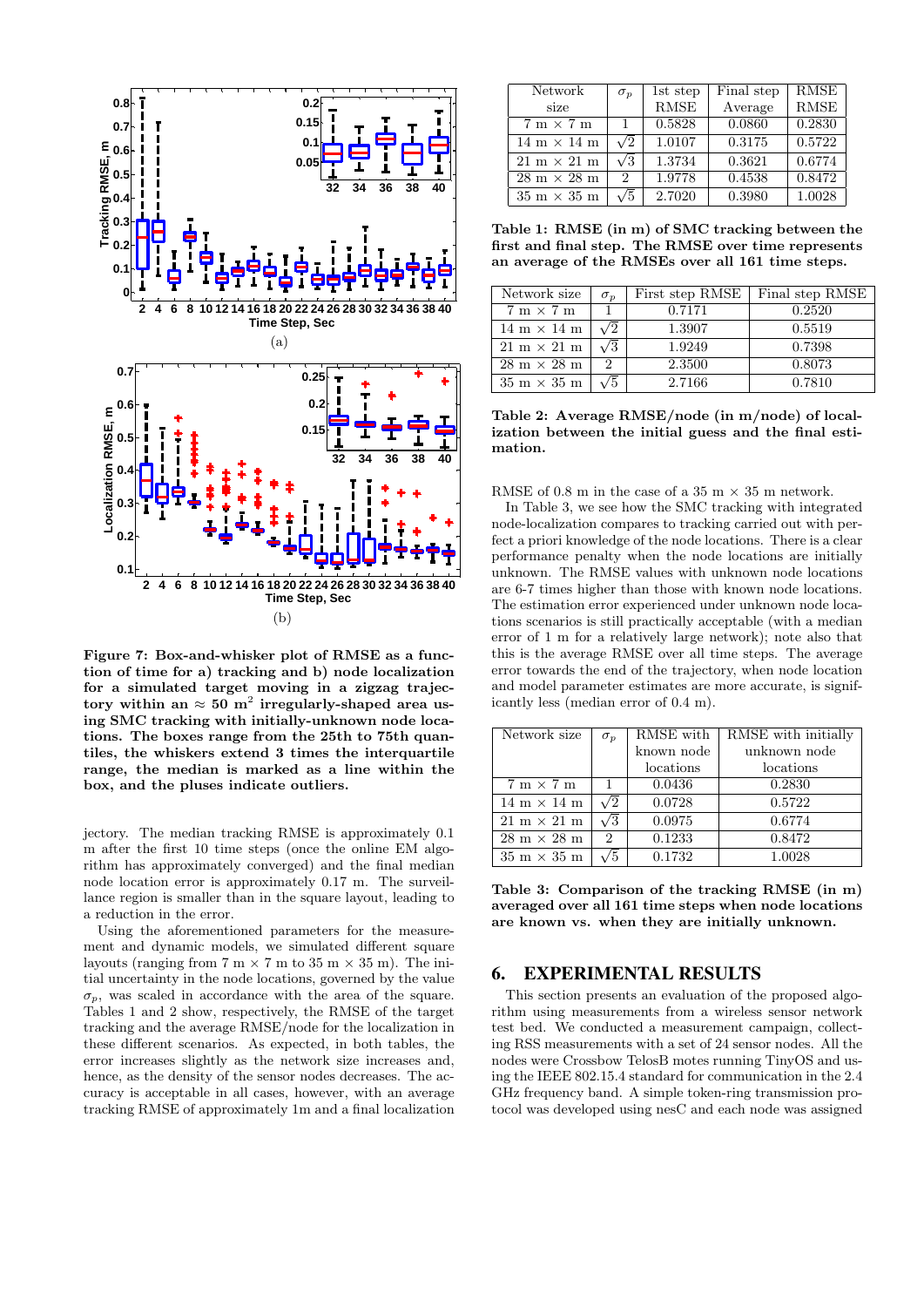

Figure 8: Experimental example of target tracking for square trajectory in a 7 m  $\times$  7 m square with a tree in the middle of it.

a fixed node ID at compile time. Data packets broadcast by each node contained this node ID along with the time of transmission and the measured inter-node RSS values which were received by that node from other nodes in the network. The interval between each transmission was set to 20 ms so that 50 samples were recorded every second.

The sensor network itself was constructed in a grassy outdoor field with a tree in the center of it (Field 1). The sensors were all placed on stands so that they were 1 m off the ground, and these stands were placed in a  $7 \text{ m} \times 7 \text{ m}$  square, mimicking the network we had heretofore been simulating. Markers were placed at 20 positions within the square so that the person walking through the network would be aware of—and be able to follow—the predetermined ground truth path. Before a person was brought into the network, however, the system sensed the vacant network area for roughly 3 minutes in order to generate the average RSS vector  $\gamma_{\text{avg}}$ . After this data had been collected, a person walked through the network following the ground truth path while the sensors collected more RSS measurements.

### 6.1 SMC Tracking with Known Node Locations

Figure 8 shows the results of tracking a person walking 25 times around a square (with known node locations), following a square trajectory in a  $7 \text{ m} \times 7 \text{ m}$  square in Field 1. In this particular experiment, the nodes were arranged such that there was a large tree in the center of the square. We compare the performance of the proposed particle filter to the Kalman filtering (KF) approach described in [20], where an image of attenuation is first estimated from the instantaneous link RSS measurements, and a Kalman filter is run over these estimated images. The RMSE of both the on-line SMC algorithm and imaging with KF are shown in Figure 9. The RMSE of both algorithms remains stable during the experiments. As shown in Figure  $9(a)$ , the tracking RMSE stays at about 0.3 m. Meanwhile, using the imaging with KF algorithm, the tracking RMSE in Figure 9(b) is about 0.6 m under the same condition.

We also carried out a similar tracking experiment for the same scenario in another field which had no tree in it (Field



(a) Target tracking RMSE using the on-line SMC algorithm.



(b) Target tracking RMSE using the imaging with KF algorithm.

Figure 9: Box-and-whisker plot of RMSE as a function of time for the tracking of a real target moving in a square trajectory within a 7 m  $\times$  7 m square in Field 2 using both a) the on-line SMC algorithm and b) the imaging with KF algorithm with initiallyunknown node locations. The boxes range from the 25th to 75th quantiles, the whiskers extend 3 times the interquartile range, the median is marked as a line within the box, and the pluses indicate outliers.

2). A numerical comparison of the tracking performance between Field 1 and Field 2 can be seen in Table 4. We observe that both algorithms perform better when there are no additional obstructions besides the one we are tracking and that on-line SMC outperforms imaging with KF in both scenarios. Here we only consider the performance of both algorithms based on experimental data; more detailed comparison of simulation results and interpretation can be found in [10].

In addition to the square trajectory scenario, we also present a scenario where the target moves along a zigzag route and where the sensors are arranged in a circular pattern with 7 m diameter, as shown in Figure 10. The average tracking RMSE is 0.2112 m when using on-line SMC and 0.4670 m when adopting the imaging with Kalman filtering method. Both Figure 8 and Figure 10 demonstrate that the proposed on-line SMC algorithm using the pixel-free model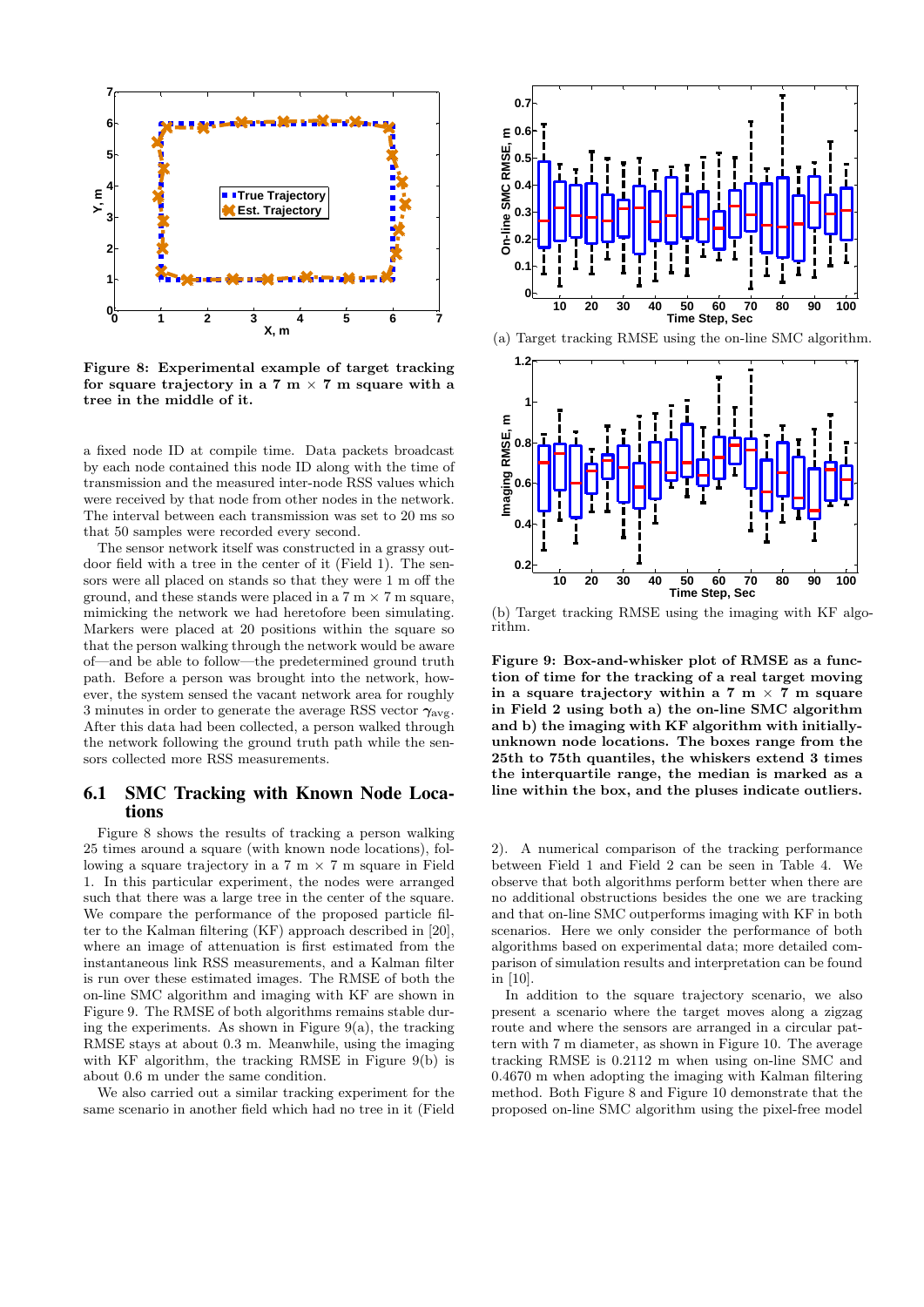

Figure 10: Experimental example of target tracking for a zigzag trajectory in a 7 m diameter circle.

| Algorithm       | RMSE for     | RMSE for     |
|-----------------|--------------|--------------|
|                 | Field $1(m)$ | Field $2(m)$ |
| SMC.            | 0.4905       | 0.3214       |
| Imaging with KF | 0.8566       | 0.6404       |

Table 4: RMSE values for different algorithms run on the experimental results obtained in a 7 m  $\times$  7 m square area with a tree in the center.

achieves good trajectory estimates in different scenarios with experimental data, and it is capable of handling different sensor deployments.

## 7. CONCLUSIONS

This paper introduces a particle filtering method for RF tomographic tracking of a single target. The algorithm incorporates an on-line EM algorithm to estimate key parameters in the measurement and dynamic models. In order to improve the accuracy and to reduce computational requirements, we developed a pixel-free measurement model which is validated using experimental data. The proposed approach outperforms previously described approaches in the scenarios considered in this paper (outdoors, with few obstructions). Currently we are investigating robust methods for tracking and localization in more challenging indoor and through-wall scenarios, where multi-path and small-scale fading effects are more pronounced, as well as conducting a more detailed evaluation of the proposed joint localization and tracking methodology.

### 8. ACKNOWLEDGEMENTS

This research is supported by Special Foundation of International Science and Technology Cooperation and Exchange of China (2008DFA12300). The work was also supported by the Ministère du Développement économique, de l'Innovation et de l'Exportation du Québec, and the Natural Sciences and Engineering Research Council of Canada (NSERC) and industrial and government partners, through the Healthcare Support through Information Technology Enhancements (hSITE) Strategic Research Network and the Discovery Grants Program.

# 9. REFERENCES

- [1] N. Ahmed, M. Rutten, T. Bessell, S. Kanhere, N. Gordon, and S. Jha. Detection and tracking using particle-filter-based wireless sensor networks. IEEE Trans. Mobile Computing, 9(9):1332–1345, Sep. 2010.
- [2] C. Andrieu, A. Doucet, and V. Tadic. On-line parameter estimation in general state-space models. In Proc. IEEE Conf. on Decision and Control, Seville, Spain, Jan. 2006.
- [3] P. Bahl and V. Padmanabhan. RADAR: An in-building RF-based user location and tracking system. In Proc. Int. Conf. IEEE Computer and Communications Societies (INFOCOM 2000), Tel-Aviv, Israel, Mar. 2000.
- [4] T. Bailey and H. Durrant-Whyte. Simultaneous localization and mapping (SLAM): Part II. IEEE Robotics and Automation Magazine, 13(3):108–117, Sep. 2006.
- [5] J. Costa, N. Patwari, and A. Hero. Distributed weighted-multidimensional scaling for node localization in sensor networks. ACM Transactions on Sensor Networks, 2(1):39–64, Feb. 2006.
- [6] A. Doucet and M. Johansen. Oxford Handbook of Nonlinear Filtering, chapter A tutorial on particle filtering and smoothing: fifteen years later. Oxford University Press, 2010.
- [7] H. Durrant-Whyte and T. Bailey. Simultaneous localization and mapping (SLAM): Part I. IEEE Robotics and Automation Magazine, 13(2):99–110, Jun. 2006.
- [8] A. Edelstein, X. Chen, Y. Li, and M. Rabbat. RSS-Based Node Localization in the Presence of Attenuating Objects. In Proc. Int. Conf. Acoustics, Speech, and Signal Processing, ICASSP '11, Prague, Czech Republic, May 2011. to appear.
- [9] M. Kanso and M. Rabbat. Compressed RF Tomography for Wireless Sensor Networks: Centralized and Decentralized Approaches. In Proc. IEEE Dist. Computing in Sensor Systems, Santa Barbara, U.S.A., June 2010.
- [10] Y. Li, X. Chen, M. Coates, and B. Yang. Sequential Monte Carlo Radio-Frequency Tomographic Tracking. In Proc. Int. Conf. Acoustics, Speech, and Signal Processing, ICASSP '11, Prague, Czech Republic, May 2011. to appear.
- [11] M. Montemerlo, S. Thrun, D. Koller, and B. Wegbreit. FastSLAM 2.0: An improved particle filtering algorithm for simultaneous localization adn mapping that provably converges. In Intl. Joint Conf. on Artificial Intelligence, Acapulco, Mexico, Aug. 2003.
- [12] M. Moussa and M. Youssef. Smart devices for smart environments: Device-free passive detection in real environments. In Proc. Int. Conf. Perv. Comp. and Comm., Galveston, TX, U.S.A., Mar. 2009.
- [13] N. Patwari, J. Ash, S. Kyperountas, A. Hero, R. Moses, and N. Correal. Locating the nodes: Cooperative localization in wireless sensor networks. IEEE Signal Processing Magazine, 22(4):54–69, Jul. 2005.
- [14] N. Patwari, A. Hero, M. Perkins, N. Correal, and R. O'Dea. Relative location estimation in wireless sensor networks. IEEE Transactions on Signal